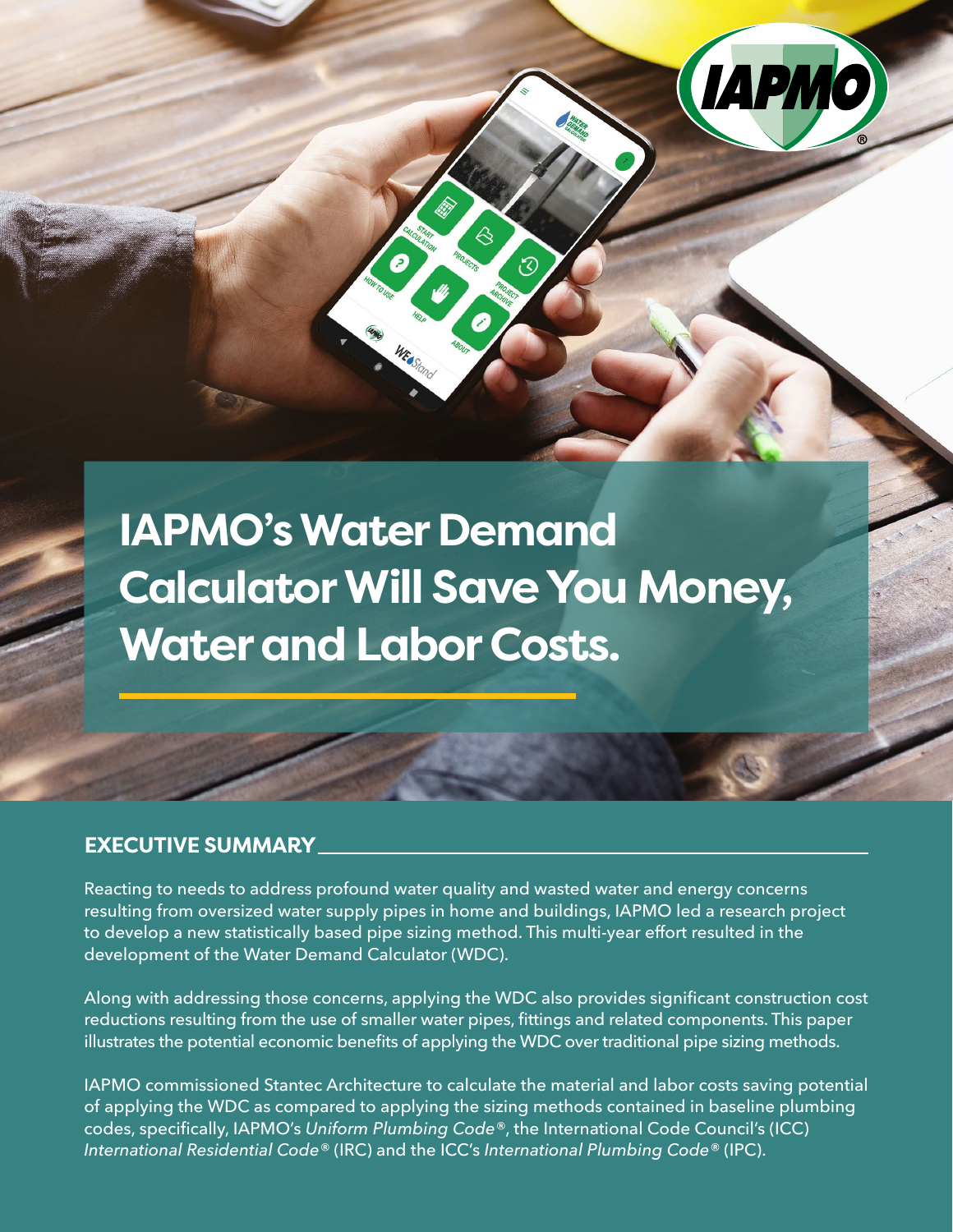# **BACKGROUND**

IAPMO's WDC represents the first significant update for water pipe sizing in buildings in over 80 years, since the development of Hunter's Curve. Much has changed in the way Americans use water since then. In fact, plumbing fixtures and appliances use only of fraction of the water they consumed since the mid-1980s. See Table 1.

## **TABLE 1**

# Water consumption by water-using plumbing products and appliances – 1980s to 2021<sup>1</sup>

| <b>Water-using</b><br><b>Fixture or</b><br>Appliance     | 1980s<br><b>Water Use</b> | 1990<br><b>Requirement</b> | <b>EPAct 1992</b><br><b>Requirement</b> | <b>Baseline</b><br>Plumbing<br>Code | 'Green Code'<br><b>Requirements</b> | % Reduction<br>in since<br>1980s |
|----------------------------------------------------------|---------------------------|----------------------------|-----------------------------------------|-------------------------------------|-------------------------------------|----------------------------------|
| <b>Residential</b><br>Bathroom<br><b>Lavatory Faucet</b> | $3.5+$ qpm                | $2.5$ gpm                  | $2.2$ gpm                               | $2.2$ gpm                           | $1.2$ gpm                           | 66%                              |
| Showerhead                                               | $3.5+$ qpm                | $3.5$ gpm                  | $2.5$ gpm                               | $2.5$ gpm                           | $2.0$ gpm                           | 43%                              |
| Toilet -<br><b>Residential</b>                           | $5.0 +$ gpf               | $3.5$ gpm                  | $1.6$ gpm                               | $1.6$ gpm                           | $1.28$ gpm                          | 74%                              |
| <b>Residential</b><br><b>Clothes Washer</b>              | 51<br>gallons/load        | No<br>requirement          | 26 gallons/load<br>(2012 standard)      | N <sub>o</sub><br>requirement       | 13 gallons/load<br>(Energy Star)    | 75%                              |
| Residential<br>Dishwasher                                | 14<br>gallons/cycle       | <b>No</b><br>requirement   | 6.5 gallons/cycle<br>(2012 standard)    | No<br>requirement                   | 3.5 gallons/cycle<br>(Energy Star)  | 75%                              |

GPM = US Gallons Per Minute, GPF = US Gallons Per Flush

As a result, the plumbing systems in our single- and multi-family homes and buildings are oversized, which results in:

- increased water aging and declining water quality resulting in an increased risk from biofilm development, Legionella and other opportunistic pathogens
- wasted energy and water
- an increase in annoying hot water delivery times
- unnecessary material and labor costs during construction

# **THE WATER DEMAND CALCULATOR**

The WDC was developed specifically to address the water quality and water and energy efficiency problems associated with oversized building water pipes. However, use of the WDC also provides significant cost saving efficiencies.

To ensure a fair comparison, the most economic design options offered in the entirety of the UPC, IRC, and IPC were investigated and applied, including the application of the code appendices. Visit <https://www.iapmo.org/water-demand-calculator/> to learn the technical details about how the WDC works and how to download it.

<sup>1</sup> *The Drainline Transport of Solid Waste in Buildings*, PERC 1 Report - Chart by J. Koeller, P. DeMarco (updated)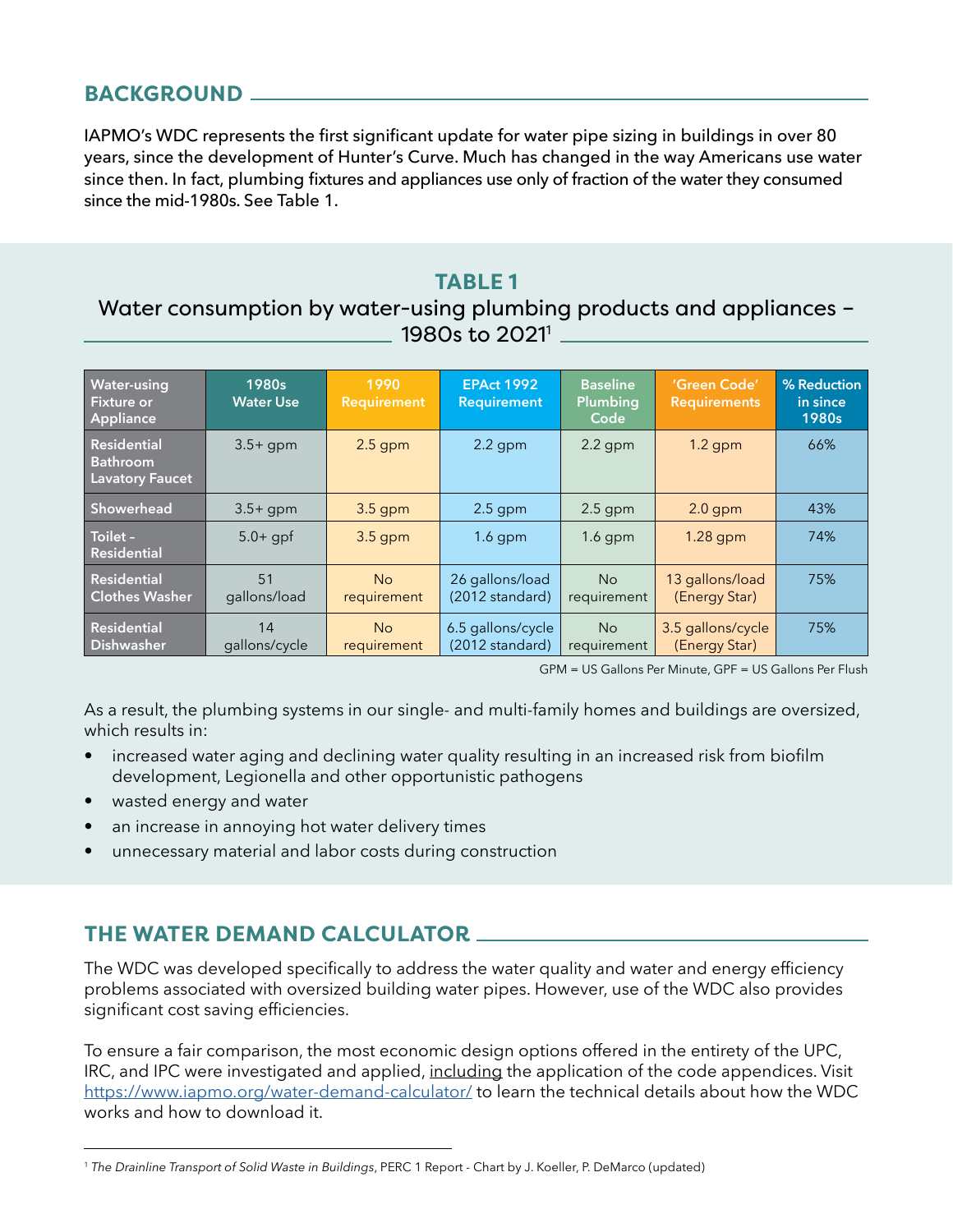# **THE BUILDING PROTOTYPES**



Three building prototypes were developed: an average size, 2,379-squarefoot single family home, a 6-unit multi-family residence, and a 45-unit multi-family residential unit. The prototypes were specifically developed to represent typical homes and multi-family residences that are currently being constructed.

# **THE PLUMBING MATERIAL AND LABOR CALCULATIONS**

Construction and labor costs vary regionally in the United States, so three metro areas that represent high costs (New York City), mid-range costs (Pittsburgh) and low costs (Oklahoma City) were selected for the study. Material costs were calculated using trunk and branch copper systems and PEX manifold systems.

# **RESULTS**



# **TABLE 2**  Cost Savings (US Dollars / Percent)

| <b>NEW YORK CITY</b>                        |         |            |  |
|---------------------------------------------|---------|------------|--|
| <b>Single-Family Home</b><br>Savings \$ / % |         |            |  |
| Savings vs.                                 | Copper  | <b>PEX</b> |  |
| <b>UPC (\$)</b>                             | \$401   | \$56       |  |
| <b>UPC (%)</b>                              | 2%      | 0.3%       |  |
| $IRC($ \$)                                  | \$1,126 | \$81       |  |
| <b>IRC (%)</b>                              | 4%      | $0.4\%$    |  |

| <b>NEW YORK CITY</b>                  |         |         |  |
|---------------------------------------|---------|---------|--|
| 6-Unit Multi-Family<br>Savings \$ / % |         |         |  |
| Savings vs.                           | Copper  | PEX     |  |
| UPC(S)                                | \$3,995 | \$9,482 |  |
| <b>UPC (%)</b>                        | 3%      | 8%      |  |
| $IPC($ \$)                            | \$7,602 | \$9,012 |  |
| IPC (%)                               | 5%      | 8%      |  |

| <b>NEW YORK CITY</b>                   |          |          |  |
|----------------------------------------|----------|----------|--|
| 45-Unit Multi-Family<br>Savings \$ / % |          |          |  |
| Savings vs.                            | Copper   | PEX      |  |
| UPC(S)                                 | \$52,409 | \$33,154 |  |
| <b>UPC (%)</b>                         | 8%       | 5%       |  |
| $IPC($ \$)                             | \$58,877 | \$26,494 |  |
| IPC (%)                                | 9%       | 4%       |  |

| <b>PITTSBURGH</b>                           |        |         |  |
|---------------------------------------------|--------|---------|--|
| <b>Single-Family Home</b><br>Savings \$ / % |        |         |  |
| Savings vs.                                 | Copper | PEX     |  |
| UPC(S)                                      | \$299  | \$48    |  |
| <b>UPC (%)</b>                              | 2%     | $0.4\%$ |  |
| $IRC($ \$)                                  | \$857  | \$72    |  |
| IRC (%)                                     | 6%     | 1%      |  |

| <b>PITTSBURGH</b>                            |         |         |  |
|----------------------------------------------|---------|---------|--|
| <b>6-Unit Multi-Family</b><br>Savings \$ / % |         |         |  |
| Savings vs.                                  | Copper  | PEX     |  |
| UPC(S)                                       | \$3,150 | \$8,509 |  |
| <b>UPC (%)</b>                               | 4%      | 12%     |  |
| $IPC($ \$)                                   | \$6,156 | \$8,212 |  |
| IPC (%)                                      | 7%      | 12%     |  |

| <b>PITTSBURGH</b>                           |          |          |  |
|---------------------------------------------|----------|----------|--|
| <b>45-Unit Multi-Family</b><br>Savings \$/% |          |          |  |
| Savings vs.                                 | Copper   | PEX      |  |
| UPC(S)                                      | \$40,686 | \$28,226 |  |
| <b>UPC (%)</b>                              | 10%      | 8%       |  |
| $IPC($ \$)                                  | \$44,987 | \$22,535 |  |
| IPC (%)                                     | 11%      | 6%       |  |

| <b>OKLAHOMA CITY</b>                        |        |            |  |
|---------------------------------------------|--------|------------|--|
| <b>Single-Family Home</b><br>Savings \$ / % |        |            |  |
| Savings vs.                                 | Copper | <b>PEX</b> |  |
| UPC(S)                                      | \$277  | \$287      |  |
| <b>UPC (%)</b>                              | 2%     | 3%         |  |
| $IRC($ \$)                                  | \$804  | \$74       |  |
| IRC (%)                                     | 7%     | 1%         |  |

| <b>OKLAHOMA CITY</b>                  |         |         |  |
|---------------------------------------|---------|---------|--|
| 6-Unit Multi-Family<br>Savings \$ / % |         |         |  |
| Savings vs.                           | Copper  | PEX     |  |
| UPC(S)                                | \$3,037 | \$7,821 |  |
| <b>UPC (%)</b>                        | 5%      | 15%     |  |
| $IPC($ \$)                            | \$6,033 | \$8,668 |  |
| IPC (%)                               | 9%      | 16%     |  |

| <b>OKLAHOMA CITY</b>                   |          |            |  |
|----------------------------------------|----------|------------|--|
| 45-Unit Multi-Family<br>Savings \$ / % |          |            |  |
| Savings vs.                            | Copper   | <b>PEX</b> |  |
| UPC(S)                                 | \$38,800 | \$28,520   |  |
| <b>UPC (%)</b>                         | 12%      | 10%        |  |
| $IPC($ \$)                             | \$42,441 | \$22,761   |  |
| IPC (%)                                | 13%      | 8%         |  |